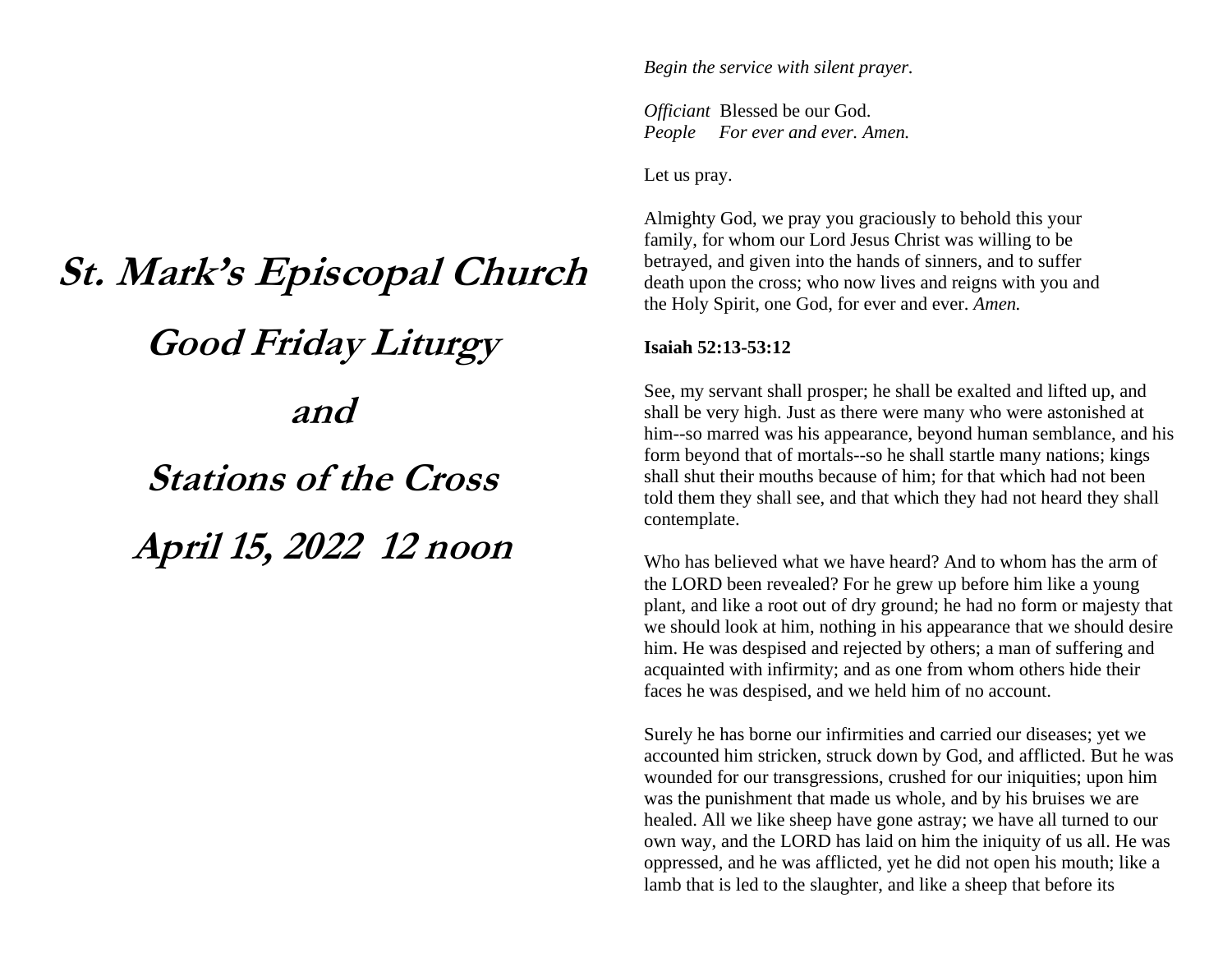shearers is silent, so he did not open his mouth. By a perversion of justice he was taken away. Who could have imagined his future? For he was cut off from the land of the living, stricken for the transgression of my people. They made his grave with the wicked and his tomb with the rich, although he had done no violence, and there was no deceit in his mouth.

Yet it was the will of the LORD to crush him with pain. When you make his life an offering for sin, he shall see his offspring, and shall prolong his days; through him the will of the LORD shall prosper. Out of his anguish he shall see light; he shall find satisfaction through his knowledge. The righteous one, my servant, shall make many righteous, and he shall bear their iniquities. Therefore I will allot him a portion with the great, and he shall divide the spoil with the strong; because he poured out himself to death, and was numbered with the transgressors; yet he bore the sin of many, and made intercession for the transgressors.

 The Word of the Lord. *People Thanks be to God.*

1

**Psalm 22** *Deus, Deus meu*

My God, my God, why have you forsaken me? \* and are so far from my cry and from the words of my distress?

2

O my God, I cry in the daytime, but you do not answer; \* by night as well, but I find no rest.

3

Yet you are the Holy One, \* enthroned upon the praises of Israel.

4

5

Our forefathers put their trust in you; \* they trusted, and you delivered them.

They cried out to you and were delivered; \* they trusted in you and were not put to shame. 6

7

8

9

But as for me, I am a worm and no man, \* scorned by all and despised by the people.

All who see me laugh me to scorn; \* they curl their lips and wag their heads, saying,

"He trusted in the LORD; let him deliver him; \* let him rescue him, if he delights in him."

Yet you are he who took me out of the womb, \* and kept me safe upon my mother's breast.

10

11

I have been entrusted to you ever since I was born; \* you were my God when I was still in my mother's womb.

Be not far from me, for trouble is near, \* and there is none to help.

12

Many young bulls encircle me; \* strong bulls of Bashan surround me.

#### 13

They open wide their jaws at me, \* like a ravening and a roaring lion.

#### 14

I am poured out like water; all my bones are out of joint; \* my heart within my breast is melting wax.

15

My mouth is dried out like a pot-sherd; my tongue sticks to the roof of my mouth; \* and you have laid me in the dust of the grave.

16

Packs of dogs close me in, and gangs of evildoers circle around me; \* they pierce my hands and my feet; I can count all my bones.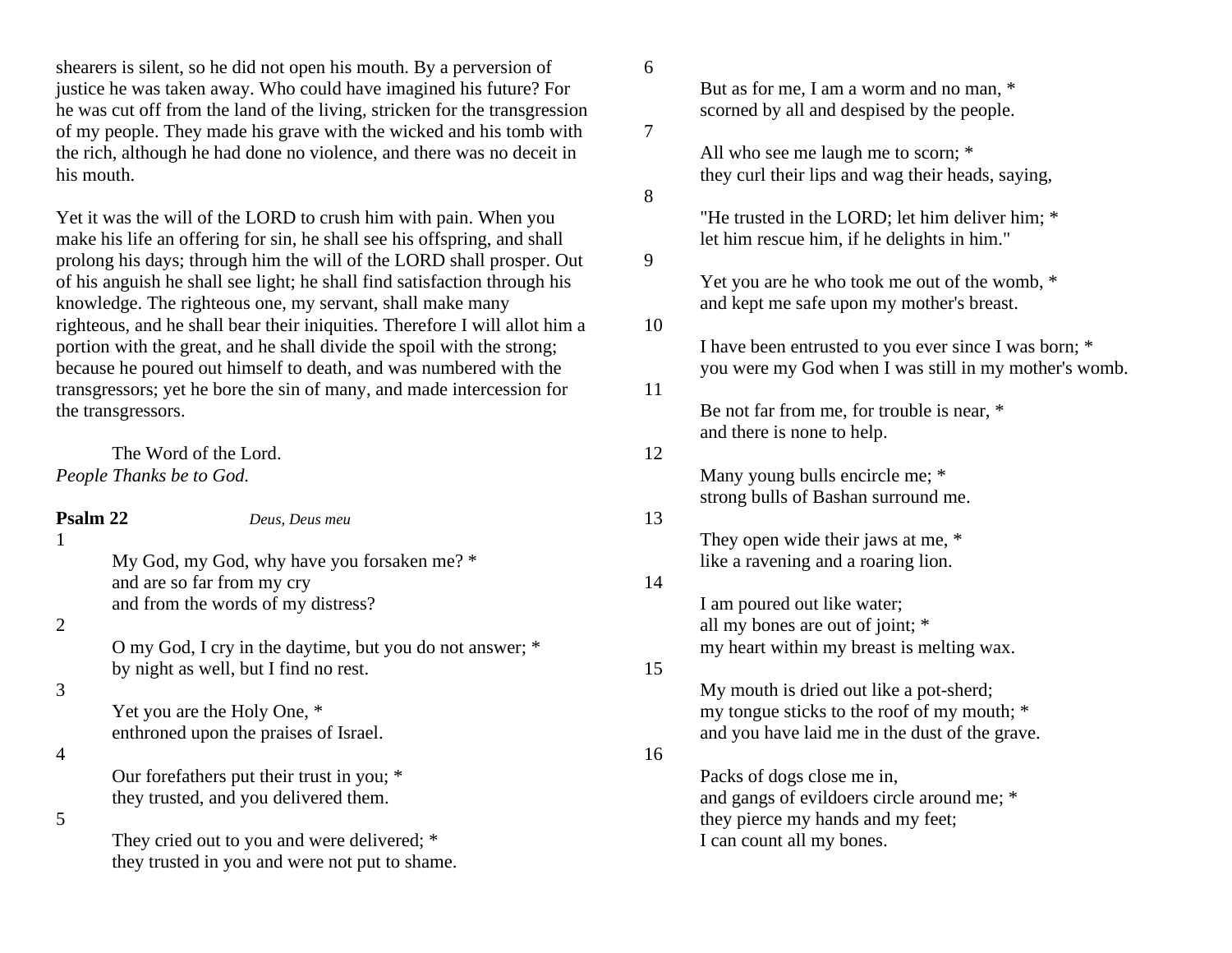17

They stare and gloat over me; \* they divide my garments among them; they cast lots for my clothing.

18

Be not far away, O LORD; \* you are my strength; hasten to help me.

19

Save me from the sword, \* my life from the power of the dog.

Save me from the lion's mouth, \* my wretched body from the horns of wild bulls.

21

20

I will declare your Name to my brethren; \* in the midst of the congregation I will praise you.

22

Praise the LORD, you that fear him; \* stand in awe of him, O offspring of Israel; all you of Jacob's line, give glory.

23

For he does not despise nor abhor the poor in their poverty; neither does he hide his face from them; \* but when they cry to him he hears them.

24

My praise is of him in the great assembly; \* I will perform my vows in the presence of those who worship him.

25

The poor shall eat and be satisfied, and those who seek the LORD shall praise him: \* "May your heart live for ever!"

26

27

All the ends of the earth shall remember and turn to the LORD, \*and all the families of the nations shall bow before him.

For kingship belongs to the LORD; \* he rules over the nations.

28

To him alone all who sleep in the earth bow down in worship; \*all who go down to the dust fall before him.

29

My soul shall live for him; my descendants shall serve him; \* they shall be known as the LORD'S for ever.

30

They shall come and make known to a people yet unborn  $*$ the [saving](http://www.lectionarypage.net/YearABC_RCL/HolyWk/GoodFri_RCL.html) deeds that he has done.

# **Hebrews 10:16-25**

The Holy Spirit testifies saying, "This is the covenant that I will make with them after those days, says the Lord: I will put my laws in their hearts, and I will write them on their minds," he also adds, "I will remember their sins and their lawless deeds no more." Where there is forgiveness of these, there is no [longer](http://www.lectionarypage.net/YearABC_RCL/HolyWk/GoodFri_RCL.html) any offering for sin. Therefore, my friends, since we have confidence to enter the sanctuary by the blood of Jesus, by the new and living way that he opened for us through the curtain (that is, through his flesh), and since we have a great priest over the house of God, let us approach with a true heart in full assurance of faith, with our hearts sprinkled clean from an evil conscience and our bodies washed with pure water. Let us hold fast to the confession of our hope without wavering, for he who has promised is faithful. And let us consider how to provoke one another to love and good deeds, not neglecting to meet together, as is the habit of some, but encouraging one another, and all the more as you see the Day approaching.

 The Word of the Lord. *People Thanks be to God.*

# **The Passion of our Lord Jesus Christ according to John**

*The congregation may be seated for the first part of the Passion. At the verse which mentions the arrival at Golgatha (John 19:17) all stand.*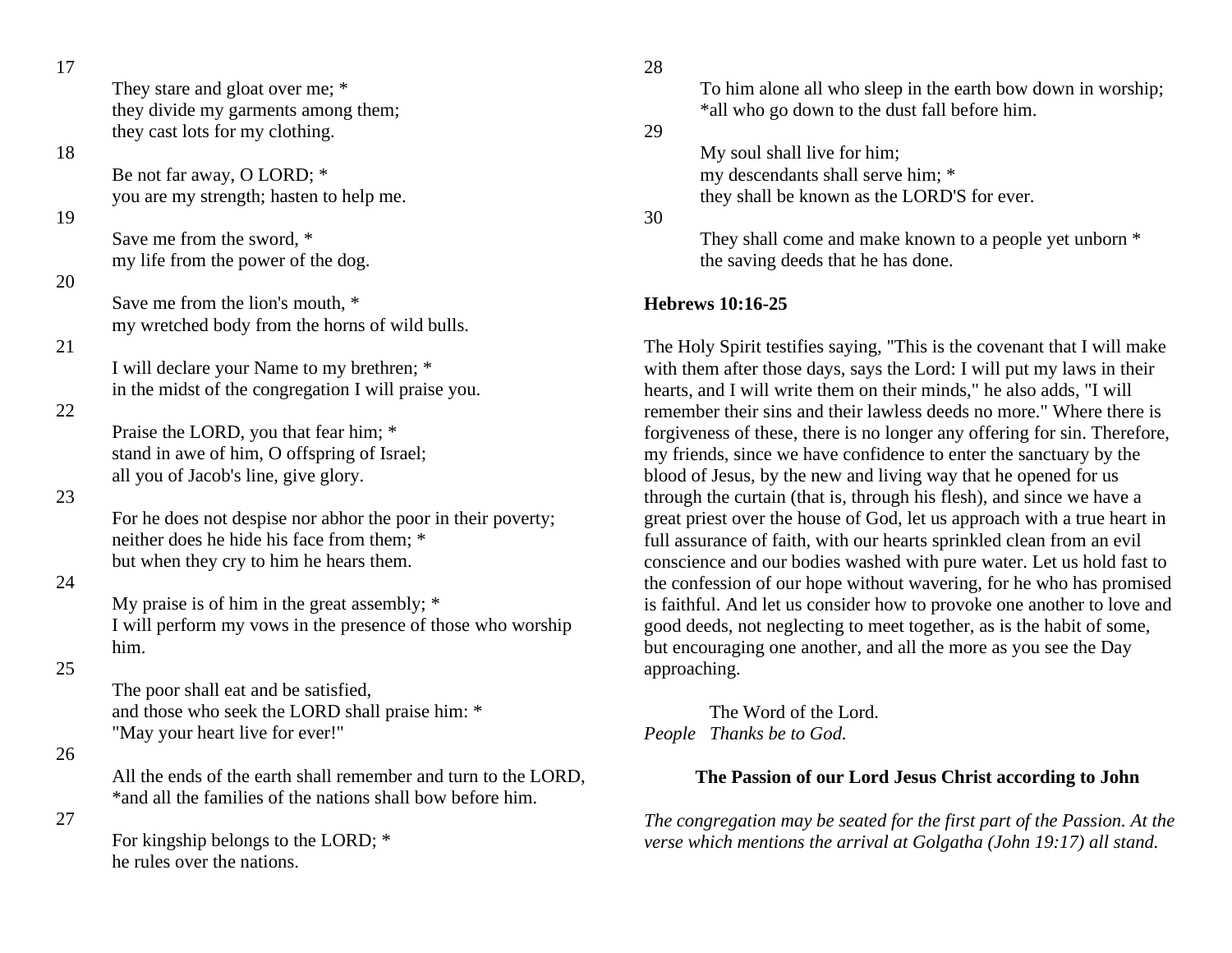#### **John 18:1-19:42**

Jesus went out with his disciples across the Kidron valley to a place where there was a garden, which he and his disciples entered. Now Judas, who betrayed him, also knew the place, because Jesus often met there with his disciples. So Judas brought a detachment of soldiers together with police from the chief priests and the Pharisees, and they came there with lanterns and torches and weapons. Then Jesus, knowing all that was to happen to him, came forward and asked them, "Whom are you looking for?" They answered, "Jesus of Nazareth." Jesus replied, "I am he." Judas, who betrayed him, was standing with them. When Jesus said to them, "I am he," they stepped back and fell to the ground. Again he asked them, "Whom are you looking for?" And they said, "Jesus of Nazareth." Jesus answered, "I told you that I am he. So if you are looking for me, let these men go." This was to fulfill the word that he had spoken, "I did not lose a single one of those whom you gave me." Then Simon Peter, who had a sword, drew it, struck the high priest's slave, and cut off his right ear. The slave's name was Malchus. Jesus said to Peter, "Put your sword back into its sheath. Am I not to drink the cup that the Father has given me?"

So the soldiers, their officer, and the Jewish police arrested Jesus and bound him. First they took him to Annas, who was the father-in-law of Caiaphas, the high priest that year. Caiaphas was the one who had advised the Jews that it was better to have one person die for the people.

Simon Peter and another disciple followed Jesus. Since that disciple was known to the high priest, he went with Jesus into the courtyard of the high priest, but Peter was standing outside at the gate. So the other disciple, who was known to the high priest, went out, spoke to the woman who guarded the gate, and brought Peter in. The woman said to Peter, "You are not also one of this man's disciples, are you?" He said, "I am not." Now the slaves and the police had made a charcoal fire because it was cold, and they were standing around it and warming themselves. Peter also was standing with them and warming himself.

Then the high priest questioned Jesus about his disciples and about his

teaching. Jesus answered, "I have spoken openly to the world; I have always taught in synagogues and in the temple, where all the Jews come together. I have said nothing in secret. Why do you ask me? Ask those who heard what I said to them; they know what I said." When he had said this, one of the police standing nearby struck Jesus on the face, saying, "Is that how you answer the high priest?" Jesus answered, "If I have spoken wrongly, testify to the wrong. But if I have spoken rightly, why do you strike me?" Then Annas sent him bound to Caiaphas the high priest.

Now Simon Peter was standing and warming himself. They asked him, "You are not also one of his disciples, are you?" He denied it and said, "I am not." One of the slaves of the high priest, a relative of the man whose ear Peter had cut off, asked, "Did I not see you in the garden with him?" Again Peter denied it, and at that moment the cock crowed.

Then they took Jesus from Caiaphas to Pilate's headquarters. It was early in the morning. They themselves did not enter the headquarters, so as to avoid ritual defilement and to be able to eat the Passover. So Pilate went out to them and said, "What accusation do you bring against this man?" They answered, "If this man were not a criminal, we would not have handed him over to you." Pilate said to them, "Take him yourselves and judge him according to your law." The Jews replied, "We are not permitted to put anyone to death." (This was to fulfill what Jesus had said when he indicated the kind of death he was to die.)

Then Pilate entered the headquarters again, summoned Jesus, and asked him, "Are you the King of the Jews?" Jesus answered, "Do you ask this on your own, or did others tell you about me?" Pilate replied, "I am not a Jew, am I? Your own nation and the chief priests have handed you over to me. What have you done?" Jesus answered, "My kingdom is not from this world. If my kingdom were from this world, my followers would be fighting to keep me from being handed over to the Jews. But as it is, my kingdom is not from here." Pilate asked him, "So you are a king?" Jesus answered, "You say that I am a king. For this I was born, and for this I came into the world, to testify to the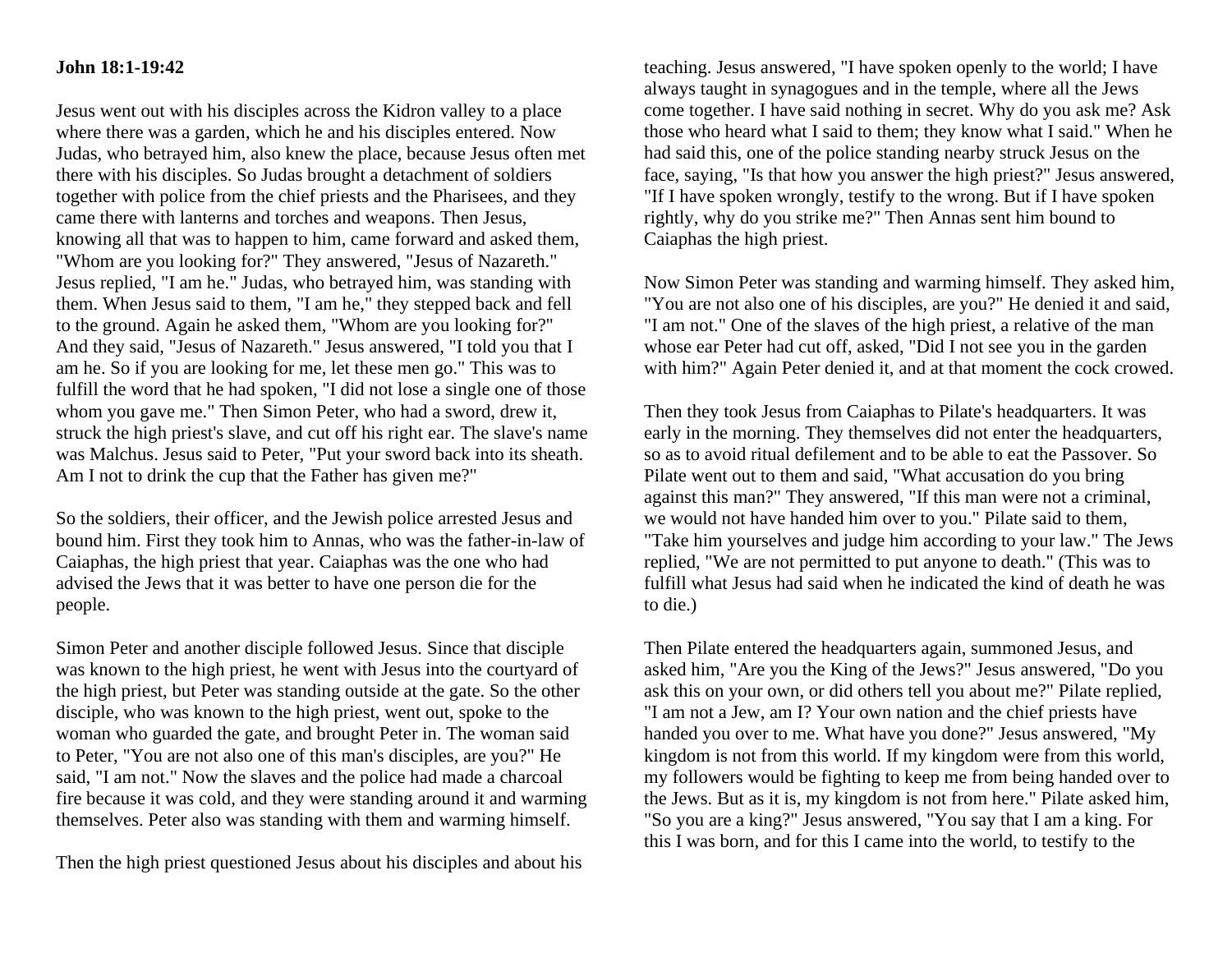truth. Everyone who belongs to the truth listens to my voice." Pilate asked him, "What is truth?"

After he had said this, he went out to the Jews again and told them, "I find no case against him. But you have a custom that I release someone for you at the Passover. Do you want me to release for you the King of the Jews?" They shouted in reply, "Not this man, but Barabbas!" Now Barabbas was a bandit.

Then Pilate took Jesus and had him flogged. And the soldiers wove a crown of thorns and put it on his head, and they dressed him in a purple robe. They kept coming up to him, saying, "Hail, King of the Jews!" and striking him on the face. Pilate went out again and said to them, "Look, I am bringing him out to you to let you know that I find no case against him." So Jesus came out, wearing the crown of thorns and the purple robe. Pilate said to them, "Here is the man!" When the chief priests and the police saw him, they shouted, "Crucify him! Crucify him!" Pilate said to them, "Take him yourselves and crucify him; I find no case against him." The Jews answered him, "We have a law, and according to that law he ought to die because he has claimed to be the Son of God."

Now when Pilate heard this, he was more afraid than ever. He entered his headquarters again and asked Jesus, "Where are you from?" But Jesus gave him no answer. Pilate therefore said to him, "Do you refuse to speak to me? Do you not know that I have power to release you, and power to crucify you?" Jesus answered him, "You would have no power over me unless it had been given you from above; therefore the one who handed me over to you is guilty of a greater sin." From then on Pilate tried to release him, but the Jews cried out, "If you release this man, you are no friend of the emperor. Everyone who claims to be a king sets himself against the emperor."

When Pilate heard these words, he brought Jesus outside and sat on the judge's bench at a place called The Stone Pavement, or in Hebrew Gabbatha. Now it was the day of Preparation for the Passover; and it was about noon. He said to the Jews, "Here is your King!" They cried

out, "Away with him! Away with him! Crucify him!" Pilate asked them, "Shall I crucify your King?" The chief priests answered, "We have no king but the emperor." Then he handed him over to them to be crucified.

So they took Jesus; and carrying the cross by himself, he went out to what is called The Place of the Skull, which in Hebrew is called Golgotha. There they crucified him, and with him two others, one on either side, with Jesus between them. Pilate also had an inscription written and put on the cross. It read, "Jesus of Nazareth, the King of the Jews." Many of the Jews read this inscription, because the place where Jesus was crucified was near the city; and it was written in Hebrew, in Latin, and in Greek. Then the chief priests of the Jews said to Pilate, "Do not write, 'The King of the Jews,' but, 'This man said, I am King of the Jews.'" Pilate answered, "What I have written I have written." When the soldiers had crucified Jesus, they took his clothes and divided them into four parts, one for each soldier. They also took his tunic; now the tunic was seamless, woven in one piece from the top. So they said to one another, "Let us not tear it, but cast lots for it to see who will get it." This was to fulfill what the scripture says,

"They divided my clothes among themselves, and for my clothing they cast lots." And that is what the soldiers did.

Meanwhile, standing near the cross of Jesus were his mother, and his mother's sister, Mary the wife of Clopas, and Mary Magdalene. When Jesus saw his mother and the disciple whom he loved standing beside her, he said to his mother, "Woman, here is your son." Then he said to the disciple, "Here is your mother." And from that hour the disciple took her into his own home.

After this, when Jesus knew that all was now finished, he said (in order to fulfill the scripture), "I am thirsty." A jar full of sour wine was standing there. So they put a sponge full of the wine on a branch of hyssop and held it to his mouth. When Jesus had received the wine, he said, "It is finished." Then he bowed his head and gave up his spirit.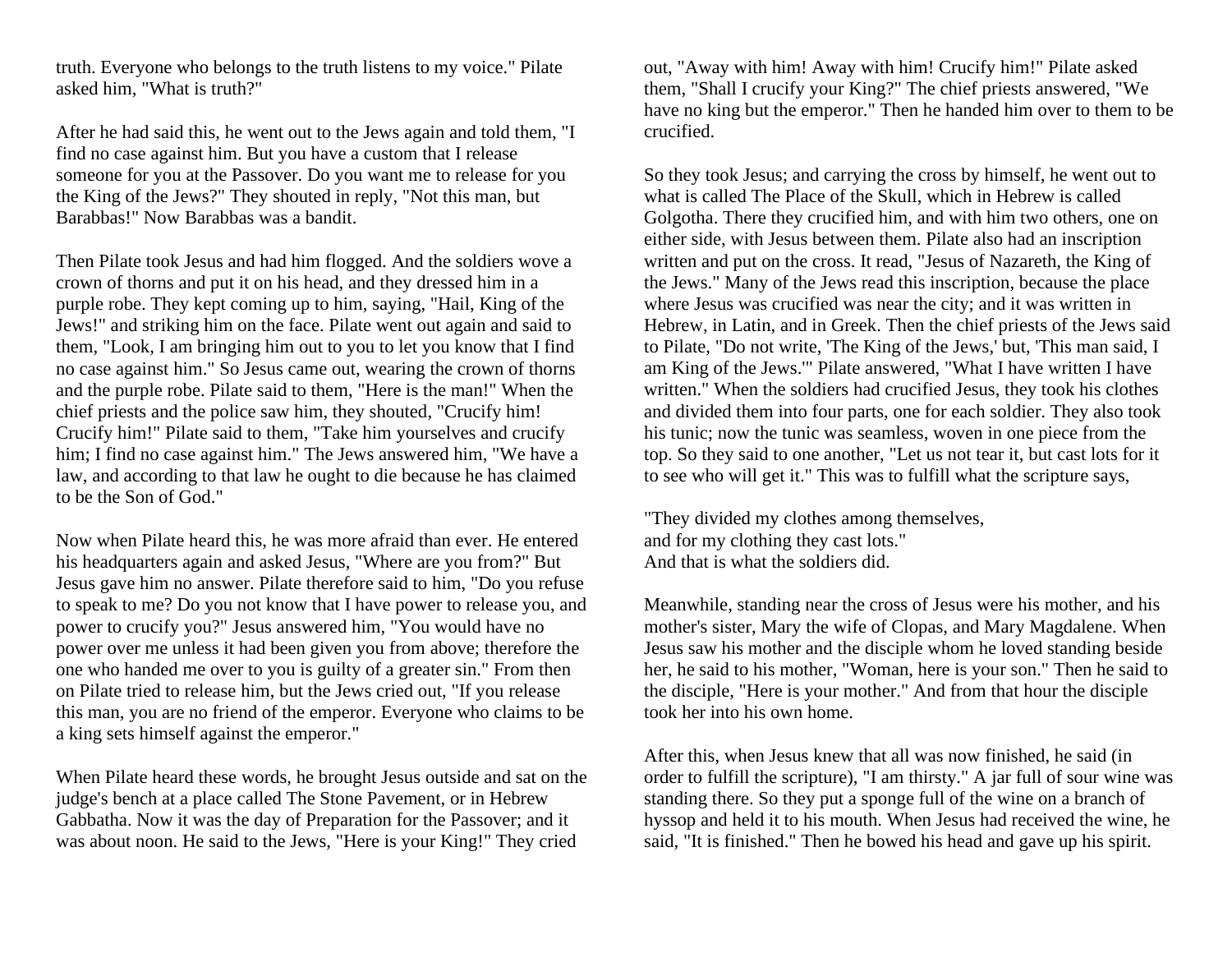Since it was the day of Preparation, the Jews did not want the bodies left on the cross during the sabbath, especially because that sabbath was a day of great solemnity. So they asked Pilate to have the legs of the crucified men broken and the bodies removed. Then the soldiers came and broke the legs of the first and of the other who had been

crucified with him. But when they came to Jesus and saw that he was already dead, they did not break his legs. Instead, one of the soldiers pierced his side with a spear, and at once blood and water came out. (He who saw this has testified so that you also may believe. His testimony is true, and he knows that he tells the truth.) These things occurred so that the scripture might be fulfilled, "None of his bones shall be broken." And again another passage of scripture says, "They will look on the one whom they have pierced."

After these things, Joseph of Arimathea, who was a disciple of Jesus, though a secret one because of his fear of the Jews, asked Pilate to let him take away the body of Jesus. Pilate gave him permission; so he came and removed his body. Nicodemus, who had at first come to Jesus by night, also came, bringing a mixture of myrrh and aloes, weighing about a hundred pounds. They took the body of Jesus and wrapped it with the spices in linen cloths, according to the burial custom of the Jews. Now there was a garden in the place where he was crucified, and in the garden there was a new tomb in which no one had ever been laid. And so, because it was the Jewish day of Preparation, and the tomb was nearby, they laid Jesus there.

### **Sermon The Reverend Nancy L. Threadgill**

# **The Solemn Collects**

*All standing, the Deacon, or other person appointed, says to the people*

Dear People of God: Our heavenly Father sent his Son into the world, not to condemn the world, but that the world through him might be saved; that all who believe in him

might be delivered from the power of sin and death, and become heirs with him of everlasting life.

We pray, therefore, for people everywhere according to their needs.

*The biddings may be read by a Deacon or other person appointed. The Officiant says the Collects.*

Let us pray for the holy Catholic Church of Christ throughout the world;

 For its unity in witness and service For all bishops and other ministers and the people whom they serve For Ketlen, our Bishop, and all the people of this diocese For all Christians in this community For those about to be baptized

That God will confirm his Church in faith, increase it in love, and preserve it in peace.

#### *Silence*

Almighty and everlasting God, by whose Spirit the whole body of your faithful people is governed and sanctified: Receive our supplications and prayers which we offer before you for all members of your holy Church, that in their vocation and ministry they may truly and devoutly serve you; through our Lord and Savior Jesus Christ. *Amen.*

Let us pray for all nations and peoples of the earth, and for those in authority among them;

 For Joe, the President of the United States For the Congress and the Supreme Court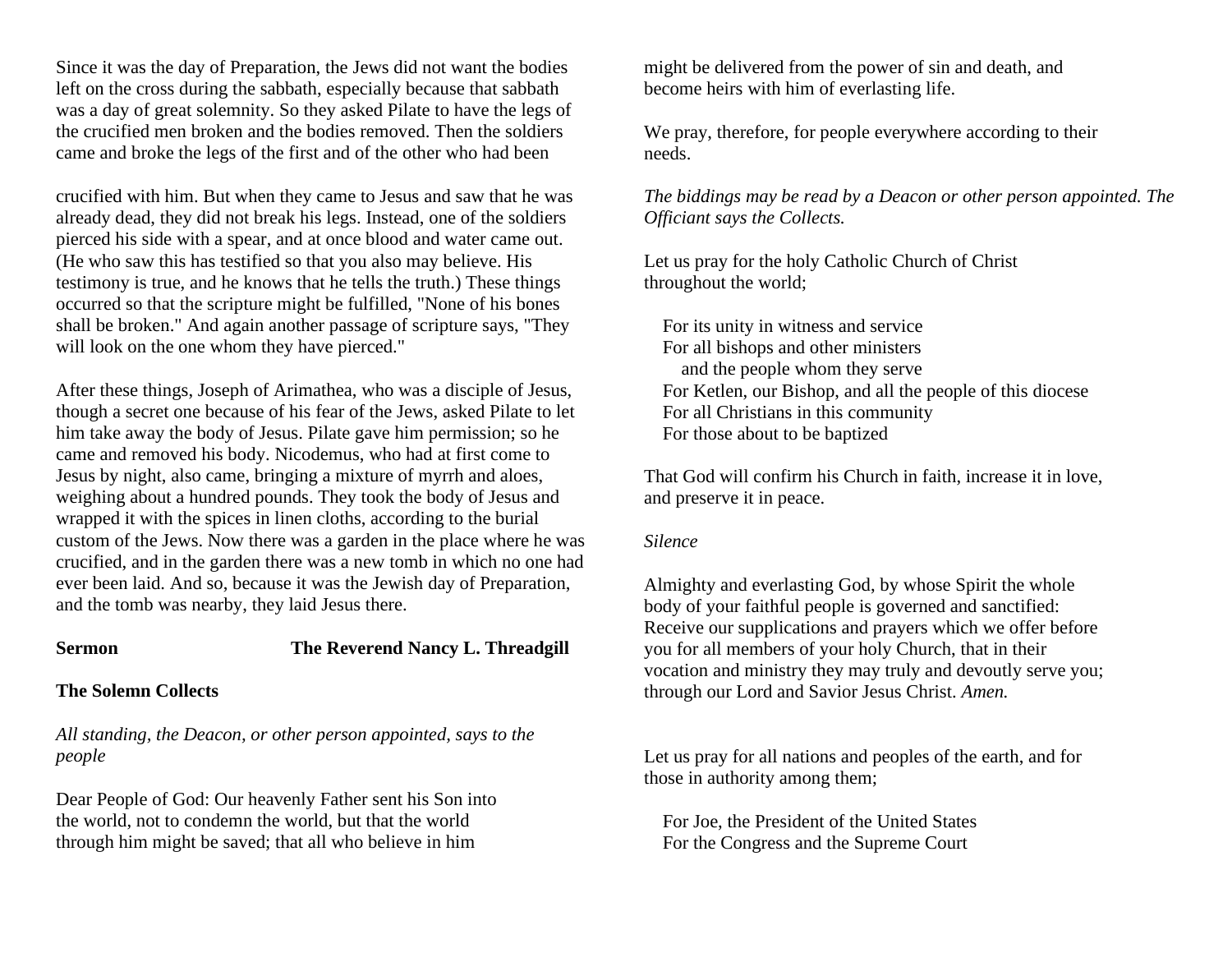For the Members and Representatives of the United Nations For all who serve the common good

That by God's help they may seek justice and truth, and live in peace and concord.

### *Silence*

Almighty God, kindle, we pray, in every heart the true love of peace, and guide with your wisdom those who take counsel for the nations of the earth; that in tranquility your dominion may increase, until the earth is filled with the knowledge of your love; through Jesus Christ our Lord. *Amen.*

Let us pray for all who suffer and are afflicted in body or in mind;

 For the hungry and the homeless, the destitute and the oppressed For the sick, the wounded, and the crippled For those in loneliness, fear, and anguish For those who face temptation, doubt, and despair For the sorrowful and bereaved For prisoners and captives, and those in mortal danger

That God in his mercy will comfort and relieve them, and grant them the knowledge of his love, and stir up in us the will and patience to minister to their needs.

#### *Silence*

Gracious God, the comfort of all who sorrow, the strength of all who suffer: Let the cry of those in misery and need come to you, that they may find your mercy present with them in all their afflictions; and give us, we pray, the strength to serve them for the sake of him who suffered for us, your Son Jesus Christ our Lord. *Amen.*

Let us pray for all who have not received the Gospel of Christ;

 For those who have never heard the word of salvation For those who have lost their faith For those hardened by sin or indifference For the contemptuous and the scornful For those who are enemies of the cross of Christ and persecutors of his disciples For those who in the name of Christ have persecuted others

That God will open their hearts to the truth, and lead them to faith and obedience.

#### *Silence*

Merciful God, creator of all the peoples of the earth and lover of souls: Have compassion on all who do not know you as you are revealed in your Son Jesus Christ; let your Gospel be preached with grace and power to those who have not heard it; turn the hearts of those who resist it; and bring home to your fold those who have gone astray; that there may be one flock under one shepherd, Jesus Christ our Lord. *Amen.*

Let us commit ourselves to God, and pray for the grace of a holy life, that, with all who have departed this world and have died in the peace of Christ, and those whose faith is known to God alone, we may be accounted worthy to enter into the fullness of the joy of our Lord, and receive the crown of life in the day of resurrection.

#### *Silence*

O God of unchangeable power and eternal light: Look favorably on your whole Church, that wonderful and sacred mystery; by the effectual working of your providence, carry out in tranquility the plan of salvation; let the whole world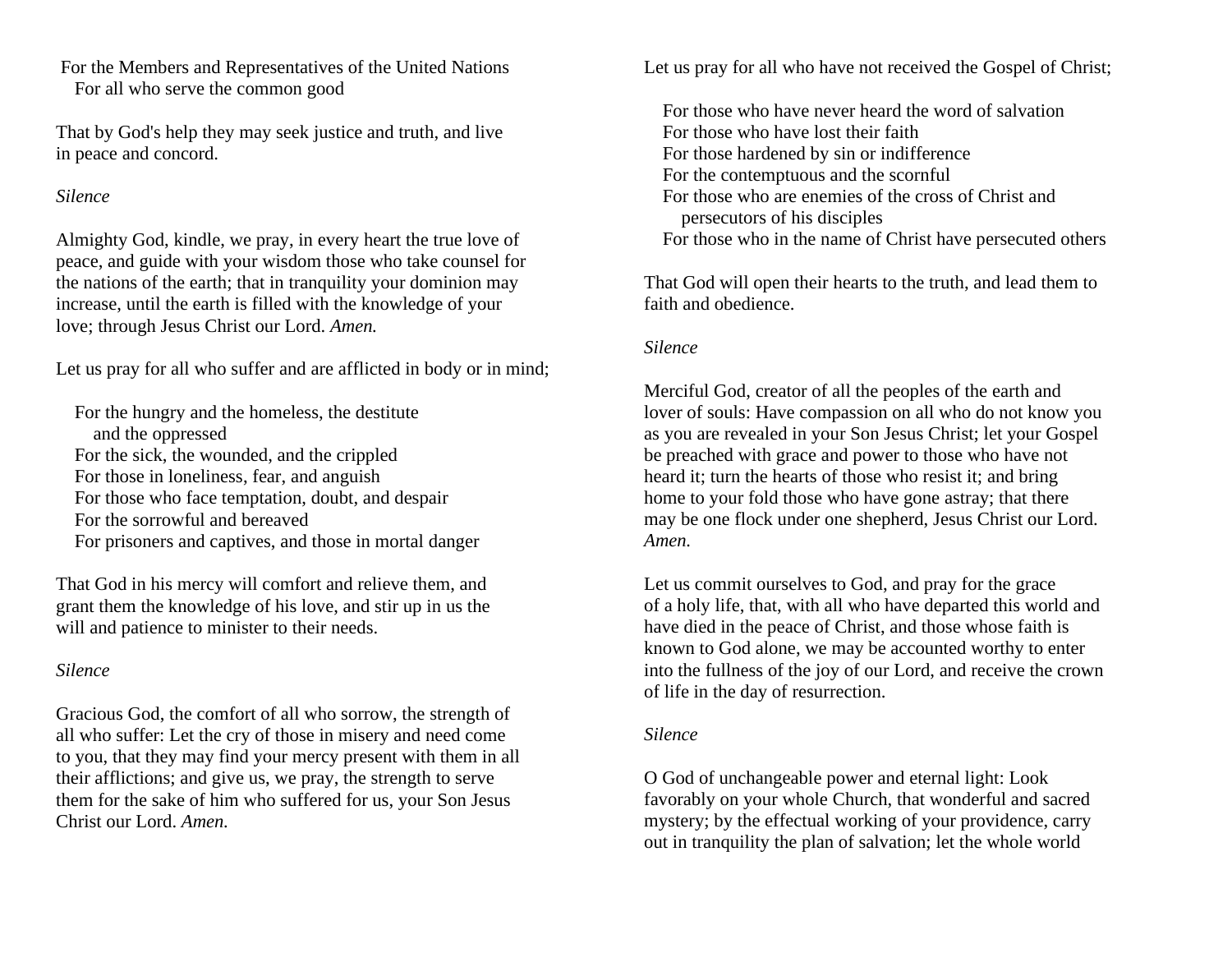see and know that things which were cast down are being raised up, and things which had grown old are being made new, and that all things are being brought to their perfection by him through whom all things were made, your Son Jesus Christ our Lord; who lives and reigns with you, in the unity of the Holy Spirit, one God, for ever and ever. *Amen.*

#### *Officiant and People*

And now, as our Savior As our Savior Christ Christ has taught us, has taught us, we are bold to say, we now pray,

*Our Father, who art in heaven, hallowed be thy Name, thy kingdom come, thy will be done, on earth as it is in heaven. Give us this day our daily bread. And forgive us our trespasses, as we forgive those who trespass against us. And lead us not into temptation, but deliver us from evil. For thine is the kingdom, and the power, and the glory, for ever and ever. Amen.*

*Our Father in heaven, hallowed be your Name, your kingdom come, your will be done, on earth as in heaven. Give us today our daily bread. Forgive us our sins as we forgive those who sin against us. Save us from the time of trial, and deliver us from evil. For the kingdom, the power, and the glory are yours, now and for ever. Amen.*

Lord Jesus Christ, Son of the living God, we pray you to set your passion, cross, and death between your judgment and our souls, now and in the hour of our death. Give mercy and grace to the living; pardon and rest to the dead; to your holy Church peace and concord; and to us sinners everlasting life and glory; for with the Father and the Holy Spirit you live and reign, one God, now and for ever. *Amen.*

From *Book of Common Prayer* (1979)

# **Stations of the Cross**

Walking the Stations of the Cross while meditating and reflecting on the final hours of Jesus' life is a practice from the medieval church that has become part of many Good Friday services all across the world. Each station marks a point on Jesus' journey to crucifixion, offering a stark confrontation with the reality of human suffering, evil, and death.

While many churches have beautifully crafted markers that artfully depict each moment on Jesus' way, you can also just use what you have to create a Stations of the Cross in your own home. Choose 14 locations around your house, and mark them each with a simple piece of paper or cardboard that bears the numbers 1—14. Walk between the markers in silence, and as you pause at each station, use the following prayers as a jumping off point for your own reflections on God's suffering and self-emptying sacrifice.

For those with mobility issues, an online slideshow with music, "The Way of the Cross (Stations of the Cross)," is available on St. Mark's website [\(https://saintmarksjohnstown.com/the-way-of-the](https://saintmarksjohnstown.com/the-way-of-the-cross-stations-of-the-cross/)[cross-stations-of-the-cross/](https://saintmarksjohnstown.com/the-way-of-the-cross-stations-of-the-cross/) ) As you pause at each slide/station, use the following prayers as a jumping off point for your own reflections on God's suffering and self-emptying sacrifice.

#### **Station 1: Jesus is condemned to death.**

*We adore you, O Christ, and we praise you, because by your holy Cross, you have redeemed the world.*

Jesus, you stood all alone before Pilate. Nobody spoke up for you. Nobody tried to defend you. You devoted your life to healing the sick, listening to the poor, and caring for those who were ignored by others. You came to show us how to love one another. Help us learn how to love you with our whole hearts, and help us understand how we can better love our neighbors as ourselves. Give us eyes to see how we can avoid falling into patterns of scapegoating, judgment, and blame, and teach us to treat all those we meet in our lives with compassion and mercy. **Amen.**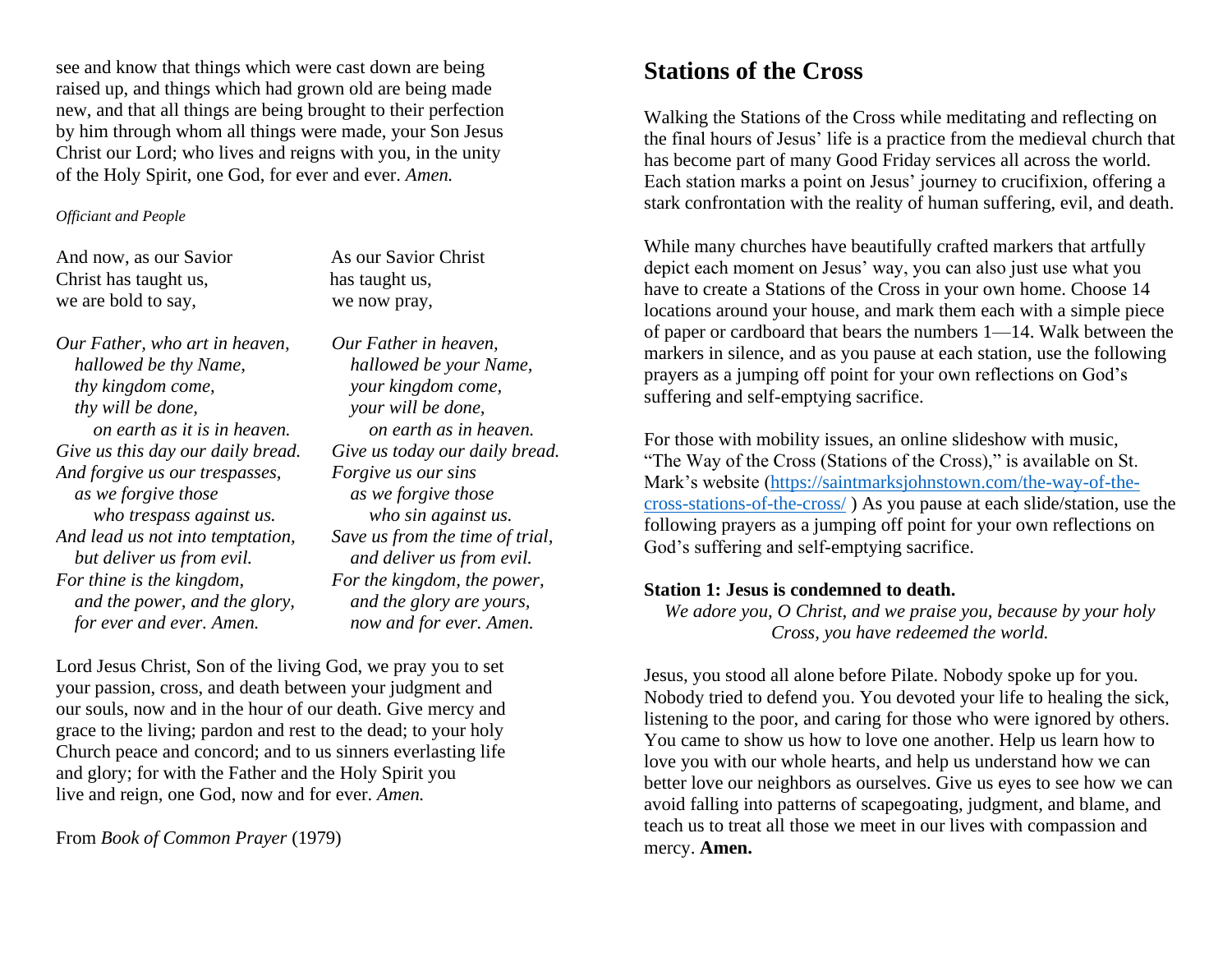### **Station 2: Jesus takes up his cross.**

*We adore you, O Christ, and we praise you, because by your holy Cross, you have redeemed the world.*

Jesus, you took up your cross knowing that you would carry it to your own death. You knew that this would not be easy, but you carried it anyway. When our problems seem too heavy for us, and we become anxious and afraid, give us the strength and the grace to do what we need to do. Grant us the wisdom and the humility to turn to you when we need help. And in difficult times help us to know that you recognize and stand in solidarity with our suffering. **Amen.**

### **Station 3: Jesus falls the first time.**

*We adore you, O Christ, and we praise you, because by your holy Cross, you have redeemed the world.*

Jesus, when you were weak and fell, the soldiers responded with frustration and indignation. They only wanted to get things over with so that they could go home. At times when we see others fall, help us not to respond with impatience or frustration, but with compassion and wisdom. Help us to remember that even the stone of someone's greatest stumbling can be transformed into the cornerstone of new life on the other side. **Amen.**

#### **Station 4: Jesus meets his mother.**

*We adore you, O Christ, and we praise you, because by your holy Cross, you have redeemed the world.*

Jesus, when you looked into that crowd, you saw the loving face of your own mother. Even though she could not take your pain away, she loved you and suffered along with you. Having experienced the pain of saying goodbye, help us in the midst of our own goodbyes to remember that love never dies. **Amen.**

#### **Station 5: Simon of Cyrene helps Jesus to carry his cross.**

*We adore you, O Christ, and we praise you, because by your holy Cross, you have redeemed the world.*

Jesus, when you were too weak to carry your cross any further and no one offered to help, the soldiers forced a passerby to carry your cross for you. In moments when we are unwillingly asked to carry the burdens of another, help us to do so with open hearts that are filled with compassion and understanding, rather than with begrudging hearts that are motivated by a sense of obligation. Help us to look at the suffering of others through your eyes. **Amen.**

# **Station 6: Veronica wipes the face of Jesus.**

*We adore you, O Christ, and we praise you, because by your holy Cross, you have redeemed the world.*

Jesus, as the blood and sweat poured down your face, a woman emerged from the crowd who became the first to voluntarily offer you care. Placing her compassion for you over her concern for what others might think, she ran over and wiped your face with a cloth. When we are afraid of what others in the group might think of us, help us also to act without fear in saying or doing what is right. Help us put justice and compassion over our own personal sense of group identity or religious belonging. **Amen.**

#### **Station 7: Jesus falls a second time.**

*We adore you, O Christ, and we praise you, because by your holy Cross, you have redeemed the world.*

Jesus, with each step towards Calvary, it became harder and harder to move forward, causing you to fall down a second time. When we have already been weakened by an injury or adversity, we often become even more vulnerable to subsequent hardships. Sometimes the burdens of illness, job loss, hunger, poverty, oppression, cruelty, or natural disasters can all seem to pile up, and life just does not seem fair. It becomes harder and harder for us to keep moving forward in faith, trusting in God's goodness. When we fall into despair, help us to remember that our real strength lies in you. **Amen.**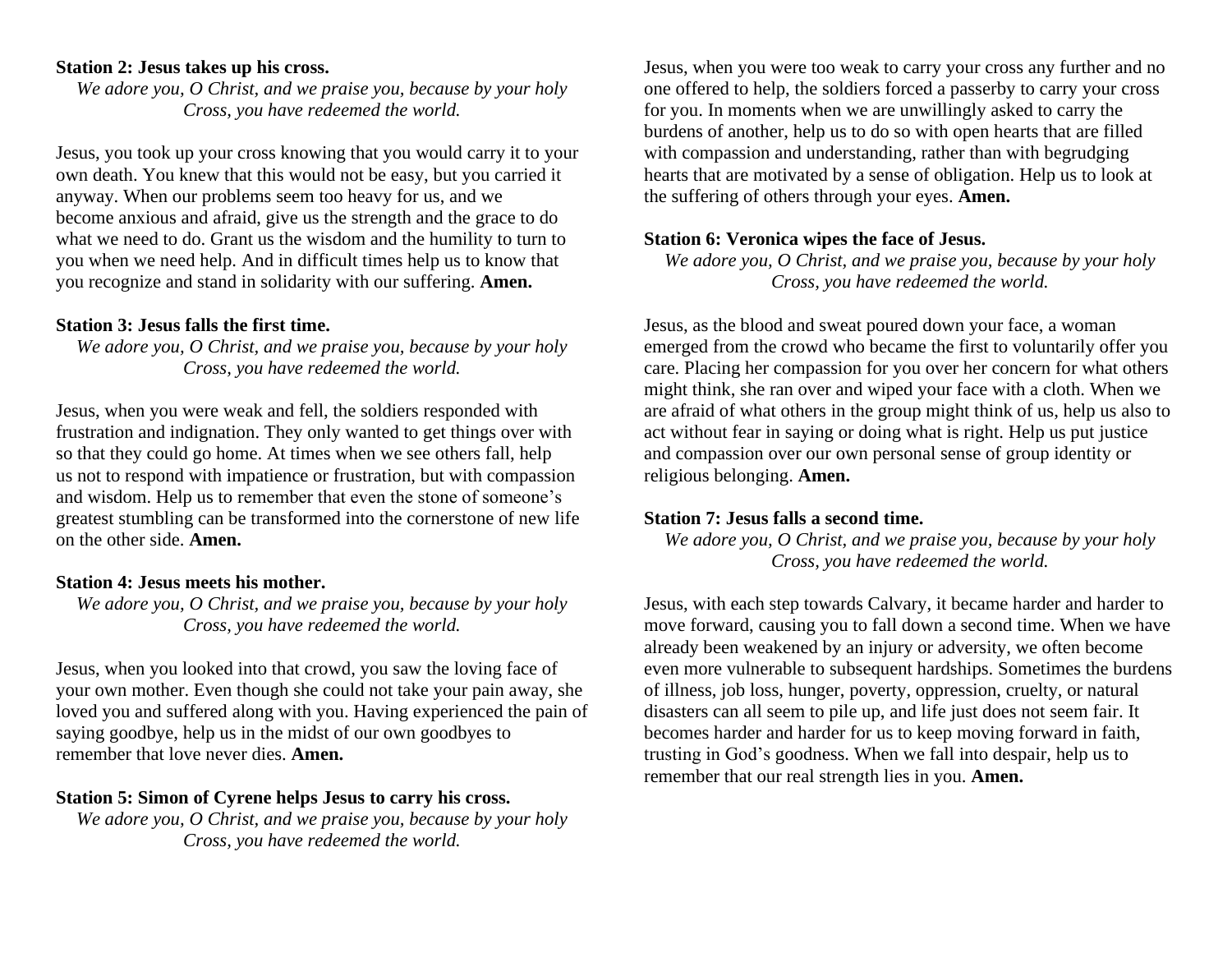#### **Station 8: Jesus speaks with the women of Jerusalem.**

*We adore you, O Christ, and we praise you, because by your holy Cross, you have redeemed the world.*

Jesus, even in the midst of your suffering, you stopped to talk with a group of women who were weeping over what was happening to you. You redirected their grief away from your own personal suffering and towards the suffering of the larger society. When we are suffering, help us to look beyond our own individual experiences of victimhood in order to see how our suffering relates to the suffering of others, as well as to larger patterns of systemic sin. Help us to work towards the alleviation of suffering, not just in our own lives, but in the whole world. **Amen.**

# **Station 9: Jesus falls a third time.**

*We adore you, O Christ, and we praise you, because by your holy Cross, you have redeemed the world.*

Jesus, your failing strength at the end of your journey reminds us how fragile and vulnerable we humans really are. Help us to let go of our need for control, and the idea that we can save our lives by clinging to them. Release us from the compulsion to prop up our lives with more possessions, prestige, or power. Give us faith to remember that you never abandon us, even in our failings and our falling. **Amen.**

# **Station 10: Jesus is stripped of his clothing.**

*We adore you, O Christ, and we praise you, because by your holy Cross, you have redeemed the world.*

Jesus, when the soldiers tore the clothing from your wounded body, they took away the last of your earthly belongings, so that you died possessing nothing. Through Adam's sin we came to see poverty and nakedness as shameful, and the soldiers mocked you as they competed for your property. Strip us of our shame and our pride, so that we might let go of our own obsession with prosperity and prestige. Give us eyes to see what really matters, when everything else has been stripped away. **Amen.**

#### **Station 11: Jesus is nailed to the cross.**

*We adore you, O Christ, and we praise you, because by your holy Cross, you have redeemed the world.*

Jesus, you stretched out your arms of love on the hard wood of the cross, so that everyone might come within reach of your saving embrace. As we consider your wounds with the deepest sorrow and compassion, we pray that you will give us grace to accept the sufferings that we must face in our own time with strength and confidence in God's saving activity in the world. Help us to remember that this is not the end of the story. **Amen.**

# **Station 12: Jesus dies on the cross.**

*We adore you, O Christ, and we praise you, because by your holy Cross, you have redeemed the world.*

Jesus, as you died on the cross, you cried out "My God, my God, why have you forsaken me?" In your death, God tasted death, and came to know the depths of human suffering. Yet through your death you took away the sting of death, making a way for all those who seek eternal life. Help us to remember that nothing, not even death, can separate us from the love and mercy of God. **Amen.**

# **Station 13: The body of Jesus is laid in the arms of his mother.**

*We adore you, O Christ, and we praise you, because by your holy Cross, you have redeemed the world.*

Jesus, as your broken body was taken down from the cross and laid in arms of your mother, she was deeply grieved. In our moments of grief, help us to remember that we are always being held in God's loving embrace. At the hour of our death, fill the sadness of our hearts with faith and hope in the life that is yet to come. **Amen.**

### **Station 14: The body of Jesus is laid in the tomb.**

*We adore you, O Christ, and we praise you, because by your holy Cross, you have redeemed the world.*